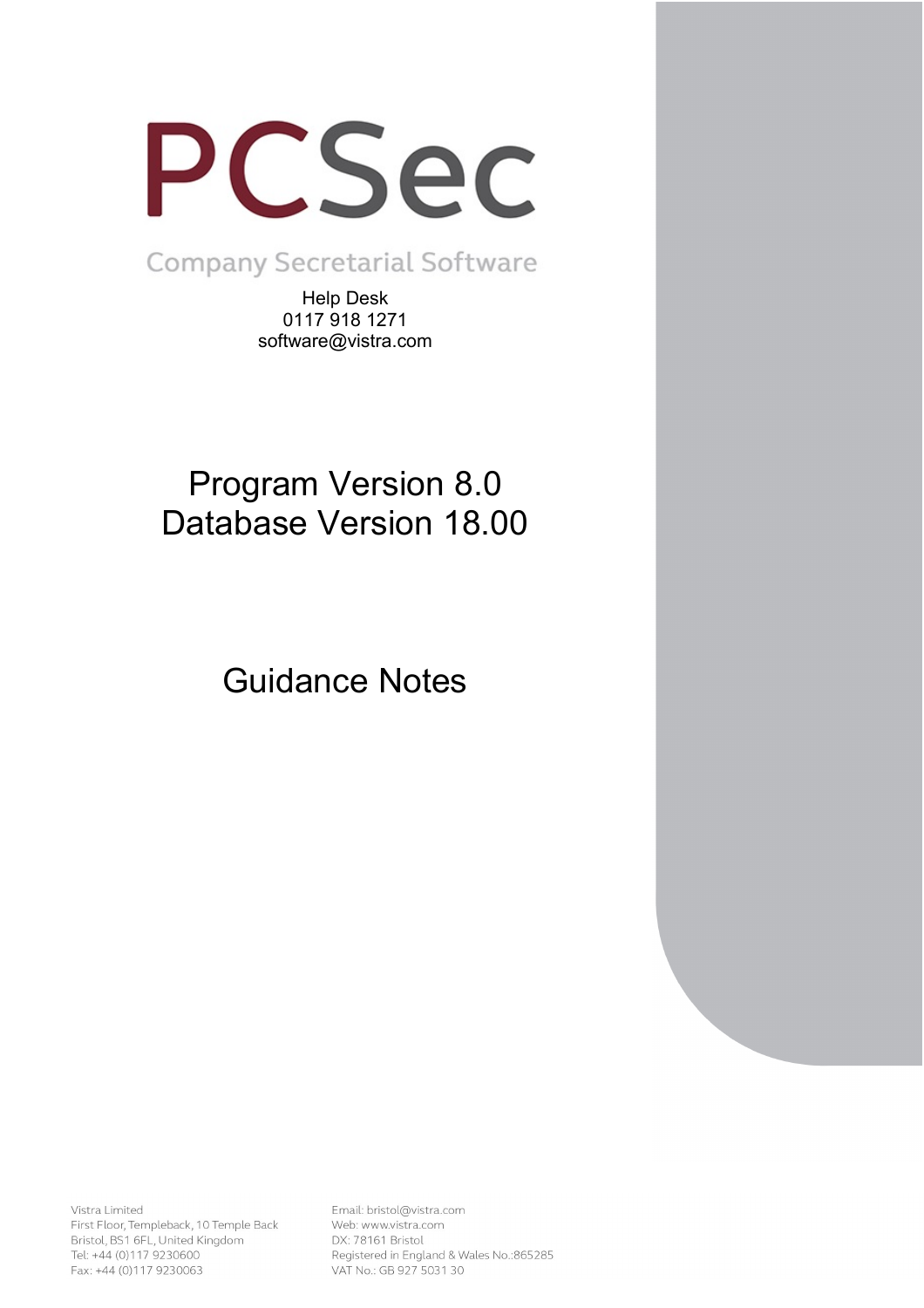

## **CONTENTS**

| What do I do if the Company Data Check finds discrepancies? 6 |    |
|---------------------------------------------------------------|----|
|                                                               |    |
|                                                               |    |
|                                                               |    |
|                                                               |    |
|                                                               |    |
| <b>APPENDIX A 'FULL' VS 'CHANGES ONLY' CONFIRMATION</b>       |    |
|                                                               | 12 |
| WHEN IS A FULL CONFIRMATION STATEMENT REQUIRED?  12           |    |
| WHEN IS A CHANGES ONLY CONFIRMATION STATEMENT REQUIRED?  12   |    |
| HOW DO I KNOW IF I NEED A FULL OR A CHANGES ONLY CONFIRMATION |    |
|                                                               |    |
|                                                               |    |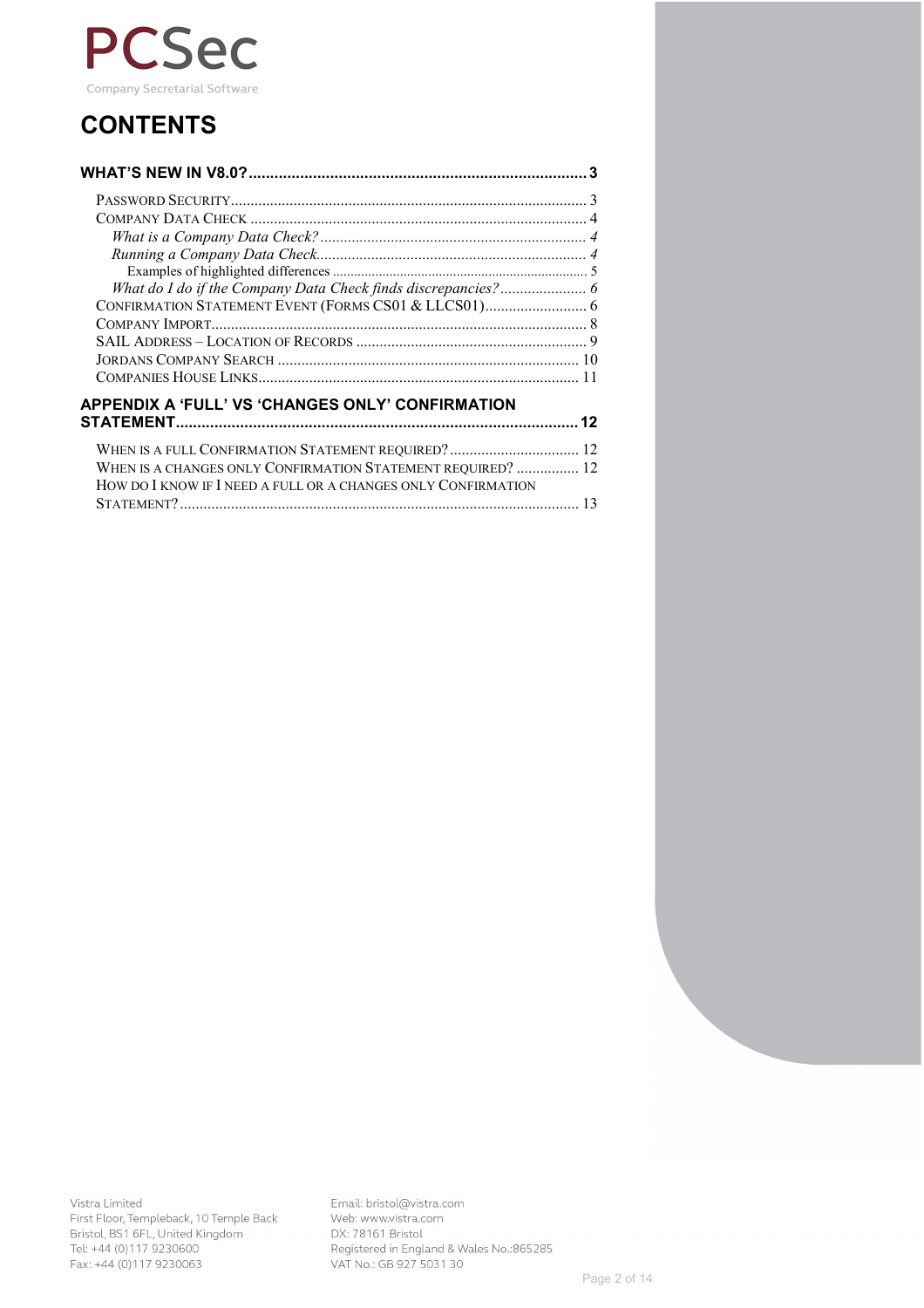

## **What's new in v8.0?**

## **Password Security**

Increased password security has been introduced to meet ISO27001 standards.

All PCSec passwords must now meet the following validation:

- 
- a) Be a minimum of 8 characters' long<br>b) Be a maximum of 15 characters' lor
- b) Be a maximum of 15 characters' long<br>c) Contain characters from three of the f Contain characters from three of the following four categories:
	- i) English uppercase characters (A through Z)<br>ii) English lowercase characters (a through Z)
	- ii) English lowercase characters (a through Z) iii) A numeric (0 through 9)
	- A numeric (0 through 9)
	- iv) Non-alphabetic characters (for example, !, \$, #, %)
- d) Not contain the user's account name

When first logging into PCSec v8.0 for the first time enter your current User ID and Password.

| Enter PCSec Password  |                                         | X                                                                                   |
|-----------------------|-----------------------------------------|-------------------------------------------------------------------------------------|
|                       | Enter your password for PCSec.          |                                                                                     |
| User ID:<br>Password: | <b>SARAHS</b><br>xxxxxx<br>OΚ<br>Cancel | <b>JORDANS</b><br><b>LEGAL, TRUSTS &amp; INSIGHT</b><br>® 1997-2016 Jordans Limited |

The system will recognise that your current password does not meet the new higher security requirements and will prompt you to change your password.



In the Change Password screen:

- Enter your current Password (all uppercase)
- Enter your new Password (following the validation rules)
- Repeat your new Password

| Change Password                           |                    |                                                                                                                                                                                      |
|-------------------------------------------|--------------------|--------------------------------------------------------------------------------------------------------------------------------------------------------------------------------------|
| Enter current Password                    | <b>RXXXXXX</b>     | Passwords must<br>a) Be a minimum of 8 characters' long<br>b) Be a maximum of 15 characters' long                                                                                    |
| Enter new Password                        | <b>XXXXXXXXXX</b>  | c) Contain characters from three of the following four categories:<br>i) English uppercase characters (A through Z)                                                                  |
| Repeat new Password<br>(for verification) | <b>NXXXXXXXXXX</b> | ii) English lowercase characters (a through z)<br>iii) A numeric (0 through 9)<br>iv) Non-alphabetic characters (for example, 1, \$, #, %)<br>d) Not contain the user's account name |
| Update                                    | Help<br>Cancel     |                                                                                                                                                                                      |

#### PCSec will then confirm that your password has been updated.

Vistra Limited First Floor, Templeback, 10 Temple Back Bristol, BS1 6FL, United Kingdom Tel: +44 (0)117 9230600 Fax: +44 (0)117 9230063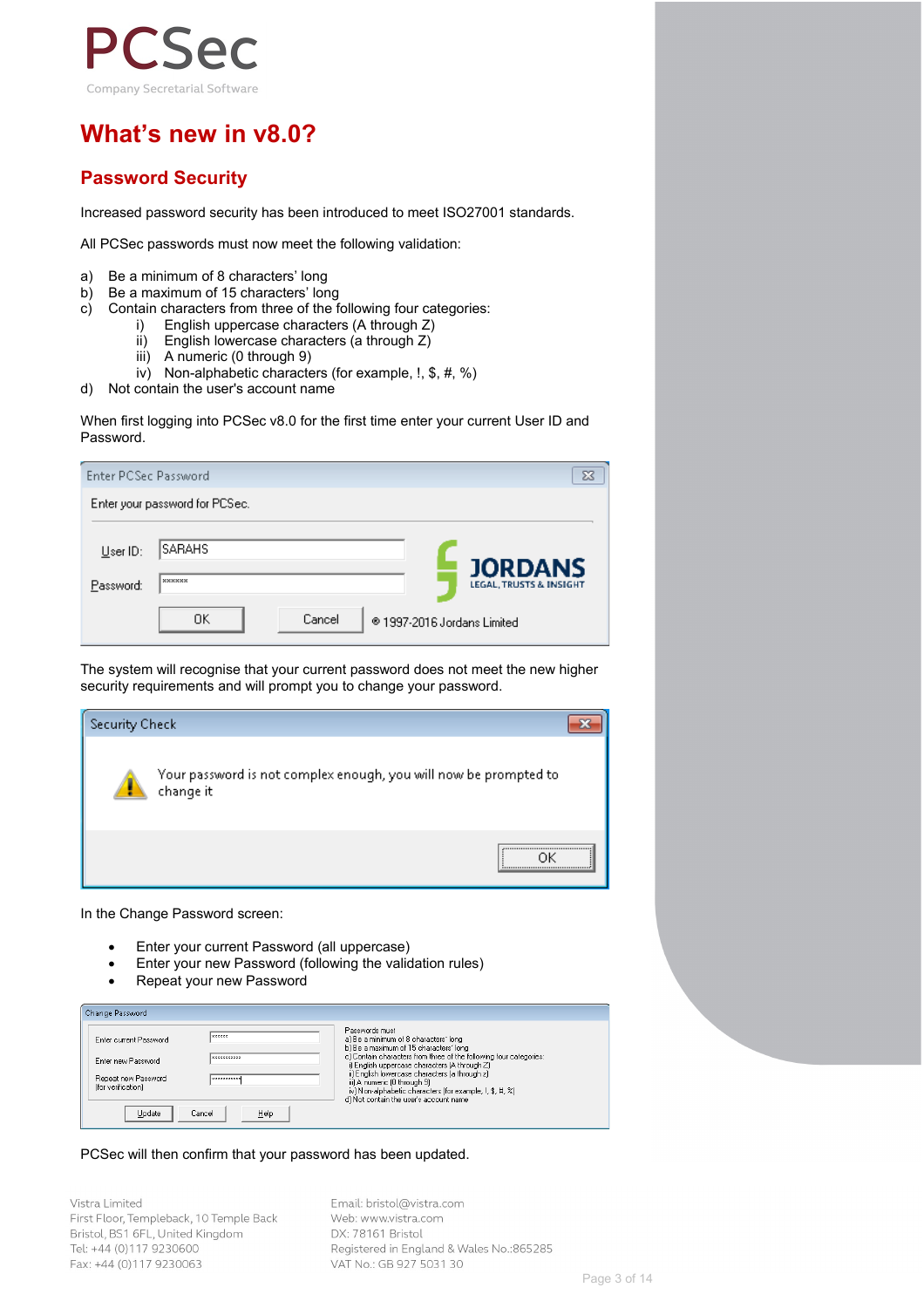

| PCSec            |
|------------------|
| Password updated |
| OΚ               |

Continue to log into PCSec using your existing User ID and new password.

## **Company Data Check**

#### **What is a Company Data Check?**

A Company Data Check is an onscreen report that compares the data held for a company in PCSec against the data held for that company at Companies House.

The Company Data Check is an electronic service provided by Companies House. To take advantage of this in PCSec, you will need to have:

- Electronic filing set up and configured in PCSec
- An EF Authentication Code for your company

If you are not already using the electronic filing section of PCSec but would now like to configure this, please refer to the **guidance notes on our website**.

#### **Running a Company Data Check**

The Company Data Check service has been added to list of Function Keys in PCSec.

When you have a Company selected and on screen, click on the F12 – Datacheck button to run a Company Data Check.

| F2 = Fast Text        |
|-----------------------|
| $F4 = Reports$        |
| F5 = View Audit Trail |
| F6 = User Status      |
| F7 = Send Message     |
| F8 = Events           |
| F9 = Report Spool     |
| F11 = Filings Screen  |
| F12 = Datacheck       |

The Company Data Check screen will be displayed. This screen is split into three main sections.

- On the left, information held in PCSec for the company
- On the right, corresponding information on the company as held at Companies House
- Along the bottom, a summary of the key differences identified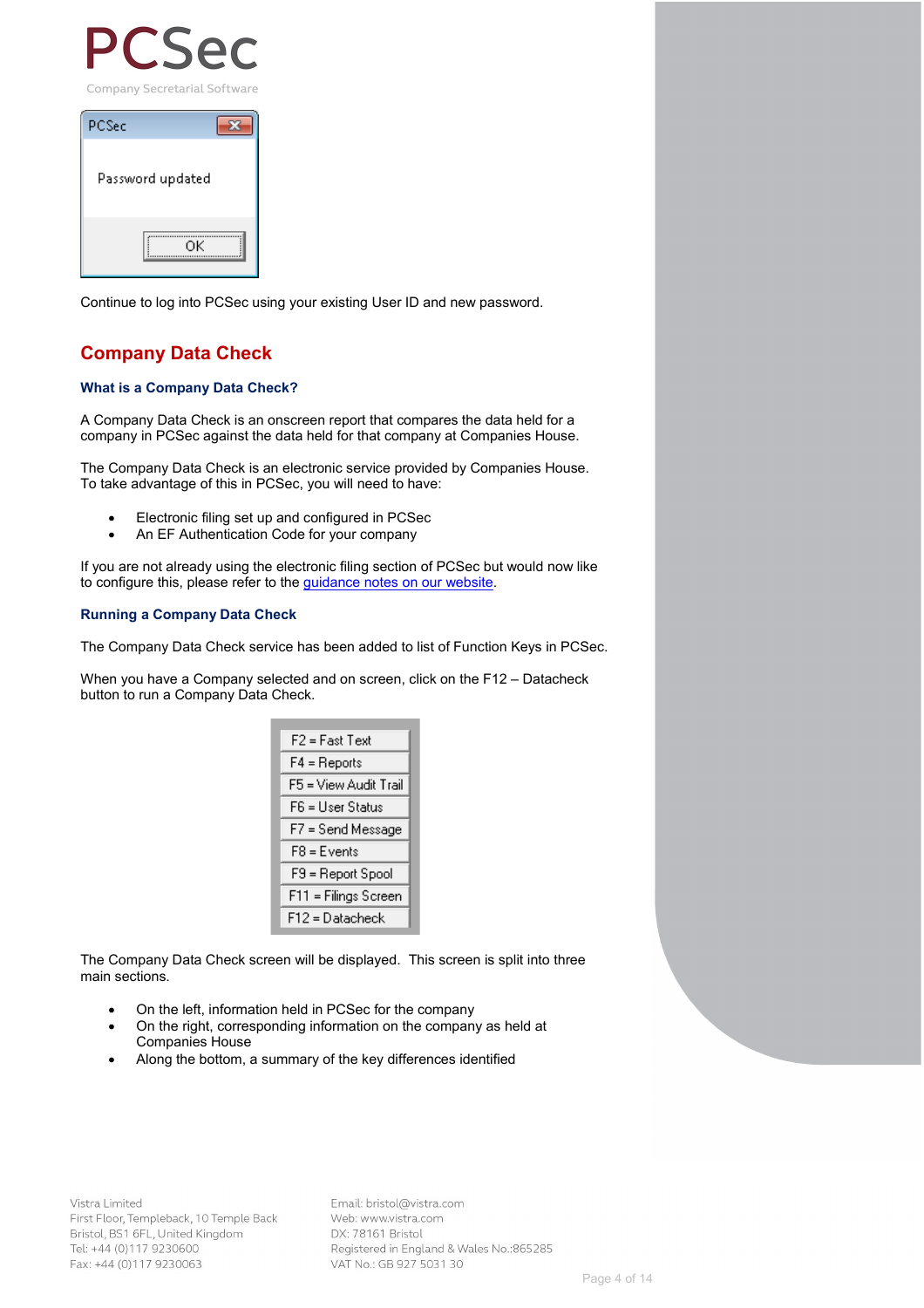# $\Delta$

Company Secretarial Software



Where any differences or omissions are found by the data check these will be highlighted either in yellow or red.

A yellow item will highlight where the data held between PCSec and Companies House is present, but does not exactly match.

A red item will highlight where the data is missing, either in PCSec or at Companies House. You have something entered in PCSec which is not present at Companies House or Companies House has data present that you don't have in PCSec.

The summary panel at the bottom of the screen gives you a brief overview of the highlighted differences and suggests the action you may wish to take.

#### *Examples of highlighted differences*

Example 1

| <b>INCALINGLIQUE.CU/ 11/2010</b><br><b>E</b> -RegisteredDificeAddress<br>- Premise: 21 St. Thomas Street<br>- Street:<br>- Thoroughfare:<br>- PostTown: Bristol<br>- Countu: Avon<br>$-$ GRB | "" INCALDUCID QUE, JITZ UJZ ZUTT<br><b>E</b> -RegisteredOfficeAddress<br>Ξ<br>$-$ Premise: 21<br>- Street: St Thomas Street<br>Thoroughfare: Bristol<br>- PostTown:<br>- County:<br>$\leftarrow$ I INDEE |
|----------------------------------------------------------------------------------------------------------------------------------------------------------------------------------------------|----------------------------------------------------------------------------------------------------------------------------------------------------------------------------------------------------------|
|                                                                                                                                                                                              |                                                                                                                                                                                                          |

In this example the Registered Office Address has highlighted.

To the human eye the address held in PCSec is the same as the address held at Companies House

But the data check is looking for an exact match.

As the address is formatted differently across the fields, the data check has highlighted the discrepancy.

#### Example 2



#### In this example the Nationality and Country of Residence for the Director do not

Vi**match and are completely different.**<br>First Floor, Templeback, 10 Temple Back Bristol, BS1 6FL, United Kingdom Tel: +44 (0)117 9230600 Fax: +44 (0)117 9230063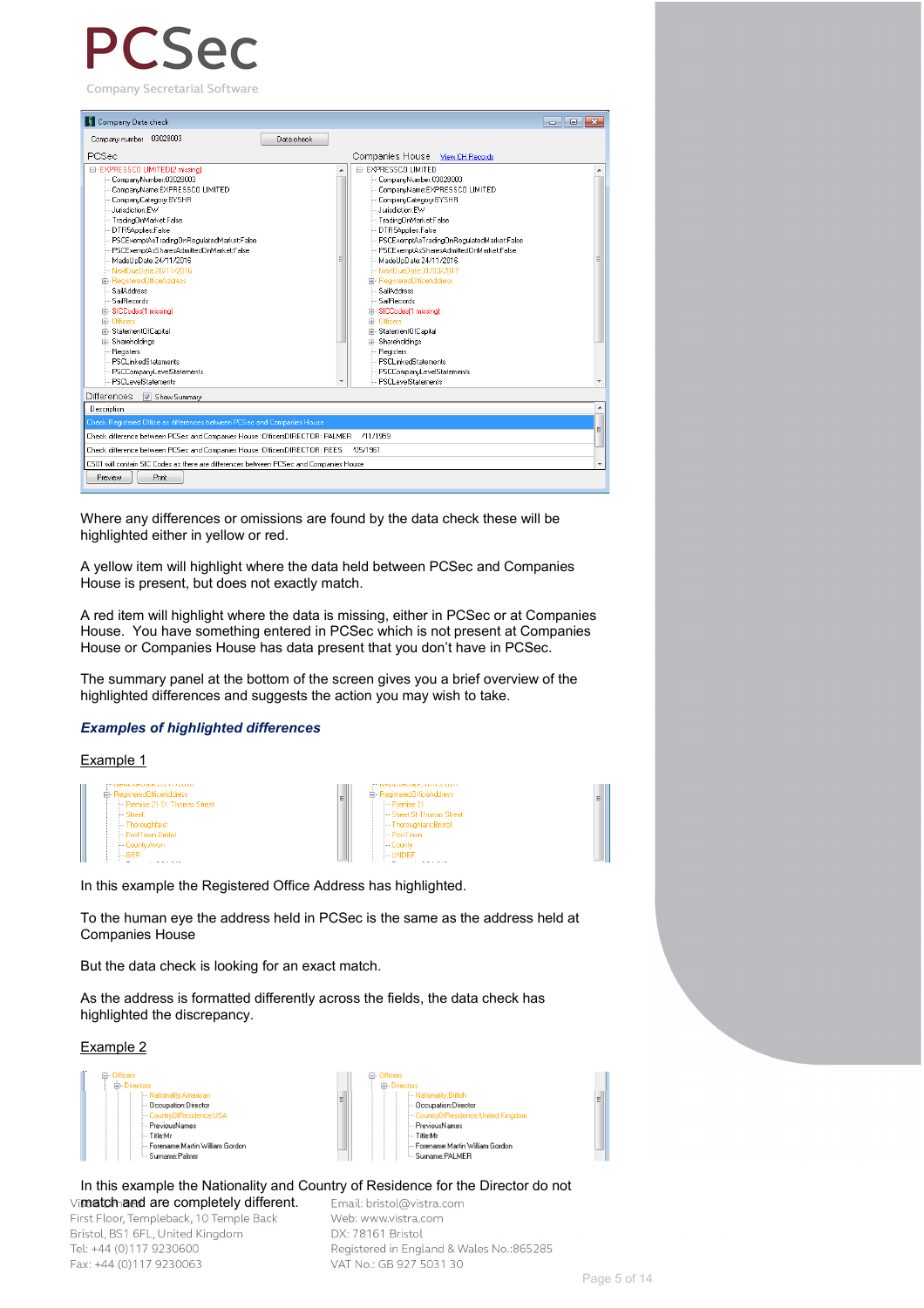

#### Example 3

| <b>FULLOVOULOIDING</b>                       |  |
|----------------------------------------------|--|
| <b>E-PSCsPSCs[1 missing]</b>                 |  |
| E-PSC: JORDANS LIMITED06/04/2016(15 missing) |  |
| - PSCStatementWithdrawals                    |  |
| - PSCsPSCsCessations                         |  |
|                                              |  |

PSCLevelStatements PSCsPSCs PSCStatementWithdrawals PSCsPSCsCessations

In this example we have a PSC registered in PCSec that does not appear at Companies House.

#### **What do I do if the Company Data Check finds discrepancies?**

The action you need to take will depend on the differences identified.

If you believe the data held at Companies House is correct, then you will need to update your records in PCSec to match this.

If you believe the data you hold in PCSec is correct, then you will need to make a filing with Companies House to update their records.

The type of filing you need to update Companies House will depend on the type of data you are trying to update. The table below gives an outline of the most common updates, and the filing needed to correct it at Companies House.

| <b>Update Required</b>                      | <b>Form filed with Companies</b> |  |  |  |
|---------------------------------------------|----------------------------------|--|--|--|
|                                             | House                            |  |  |  |
| <b>Registered Office Address</b>            | AD01                             |  |  |  |
| <b>SAIL Address</b>                         | AD <sub>02</sub>                 |  |  |  |
| Records held at SAIL Address                | AD <sub>03</sub>                 |  |  |  |
| <b>SIC Codes</b>                            | CS <sub>01</sub>                 |  |  |  |
| New Officer                                 | AP01, AP02, AP03, AP04           |  |  |  |
| <b>Ceased Officer</b>                       | TM01, TM02                       |  |  |  |
| Change of Officers Details                  | CH01, CH02, CH03, CH04           |  |  |  |
| <b>Allotment of Shares</b>                  | SH <sub>01</sub>                 |  |  |  |
| Transfer of Shares                          | CS01                             |  |  |  |
| <b>Voting Rights/Prescribed Particulars</b> | CS <sub>01</sub>                 |  |  |  |
| New PSC                                     | CS <sub>01</sub>                 |  |  |  |
| Ceased PSC                                  | CS <sub>01</sub>                 |  |  |  |
| Change of PSC Details                       | CS <sub>01</sub>                 |  |  |  |
| Change of PSC Nature of Control             | CS <sub>01</sub>                 |  |  |  |
| New PSC Statement                           | CS01                             |  |  |  |
| <b>Closed PSC Statement</b>                 | CS <sub>01</sub>                 |  |  |  |

## **Confirmation Statement Event (Forms CS01 & LLCS01)**

The Confirmation Statement Event has been updated to use the Company Data Check service.

PCSec will now determine whether a 'full' or a 'changes only' Confirmation Statement is required. See Appendix A further on this document for additional guidance on the CS01 form and when either a 'full' or a 'changes only' filing is appropriate.

When running the Confirmation Statement Event a message will appear confirming that the data check is being run.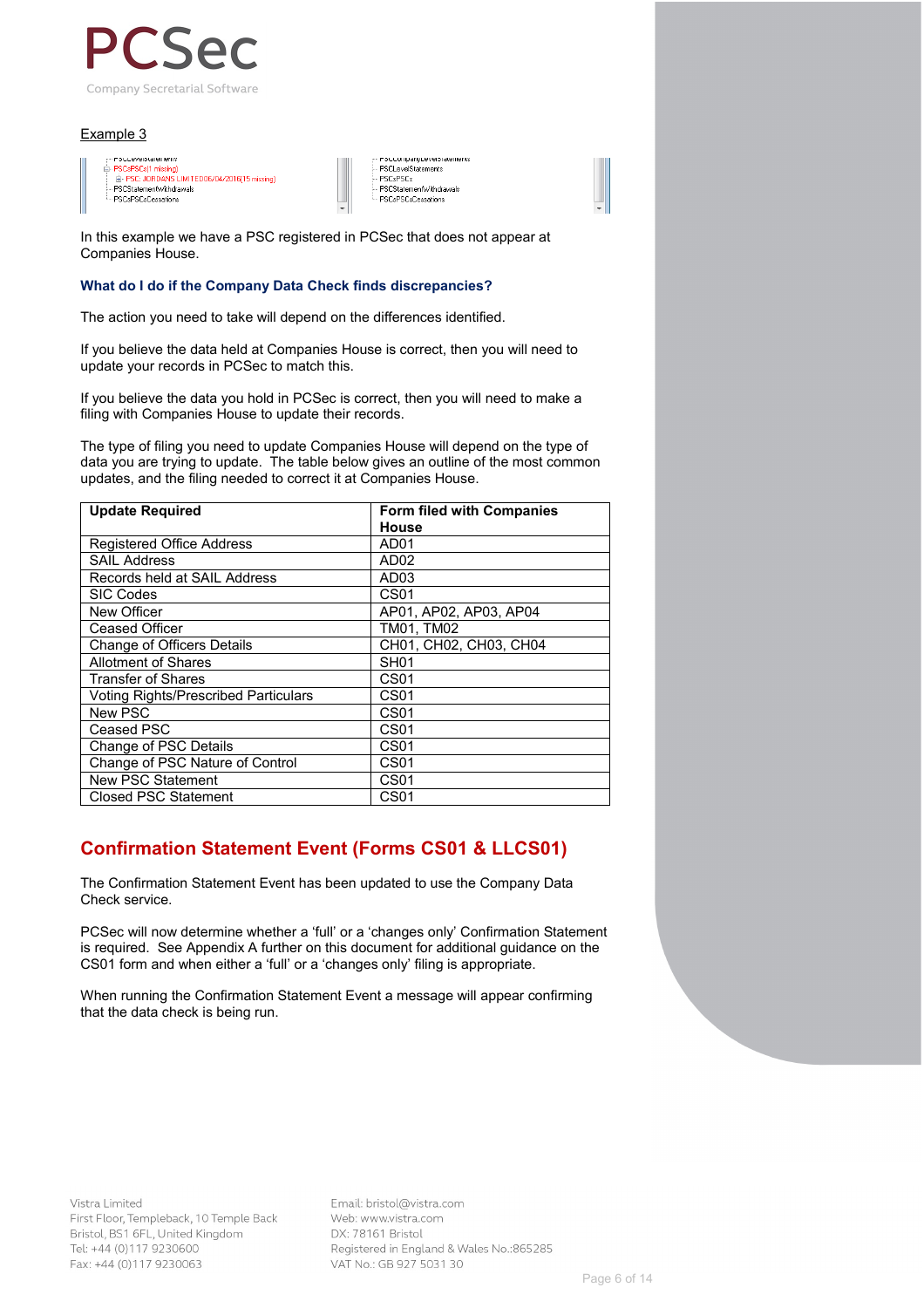Company Secretarial Software

| Confirmation Statement Details for EXPRESSCO LIMITED                                                                                        |                 |                  |                       |            |      |            |
|---------------------------------------------------------------------------------------------------------------------------------------------|-----------------|------------------|-----------------------|------------|------|------------|
| Enter dates for Confirmation Statement(s)                                                                                                   |                 |                  |                       |            |      |            |
| Date of this Confirmation Statement                                                                                                         | 20/11/2016      | ▼                | Date of Incorporation | 01/03/1995 |      |            |
| Date of next Confirmation Statement                                                                                                         | 20/11/2017      | ▼                |                       |            |      |            |
| Date Confirmation Statement (to be) filed                                                                                                   | 77              | ۰                |                       |            |      |            |
| Electronically Filed                                                                                                                        |                 |                  |                       |            |      |            |
| <b>Confirmation Statement</b>                                                                                                               |                 |                  |                       |            |      |            |
| In filing this Confirmation Statement you are confirming that the following information, as held at Companies House, is correct.            |                 |                  |                       |            |      |            |
| * Registered Office<br>* SAIL address & location of comp<br>* Company Officers & their details                                              |                 |                  | Performing datacheck  |            |      | Data check |
| If Companies House records on the                                                                                                           |                 |                  |                       |            |      |            |
| The Confirmation Statement will submit to Companies House the following additional information (as held in PCSec):<br>Check as appropriate. |                 |                  |                       |            |      |            |
| $\overline{\triangledown}$ Part 1 - SIC Code(s) for principal business activities                                                           |                 |                  |                       |            |      |            |
| Part 2 - Statement of capital<br>⊽                                                                                                          |                 |                  |                       |            |      |            |
| Part 3 - Trading status of shares<br>⊽                                                                                                      |                 |                  |                       |            |      |            |
| ⊽<br>Part 4 - Shareholder information                                                                                                       |                 |                  |                       |            |      |            |
| $\nabla$ Part 5 - PSC information                                                                                                           |                 |                  |                       |            |      |            |
| Database update                                                                                                                             |                 |                  |                       |            |      |            |
| Database field                                                                                                                              | <b>Database</b> | <b>Update</b> to |                       |            |      |            |
| Date of Confirmation Statement                                                                                                              | 20/11           | 20/11            |                       |            |      |            |
| Last Confirmation Statement Dated                                                                                                           | 20/11/2015      | 20/11/2016       |                       |            |      |            |
| Last Confirmation Statement Filed                                                                                                           | 31/03/2016      |                  | Update database       |            |      |            |
| << Previous                                                                                                                                 |                 |                  |                       | Cancel     | Help | Next >>    |

PCSec will then determine which sections of the CS01 form are required and tick these as appropriate.



Please note that PCSec will determine the sections to be ticked and filed based purely on the results of the data check. It is your responsibility as the company administrator to ensure that the filing is correct.

You can view the results of the data check by clicking on the 'Data check' button.

If any changes to the company data, or additional Companies House filings, are required please exit the Confirmation Statement event and make the necessary updates. Once the required updates have been made you can re-run the Confirmation Statement Event to produce and file your CS01 form.

You can then continue to produce the CS01 as normal.

| <b>Document Selection</b>                                                                                                                                                |                                                                                          |  |
|--------------------------------------------------------------------------------------------------------------------------------------------------------------------------|------------------------------------------------------------------------------------------|--|
| -Documents-<br>Form CS01                                                                                                                                                 | Date of Form<br>21/10/2016<br>$\overline{\phantom{a}}$                                   |  |
| < <previous< th=""><th>Word Templates PCSec Standard Dock<br/><math>\vert \cdot \vert</math><br/>Help<br/><math>N</math>ext&gt;&gt;<br/>Cancel</th><th></th></previous<> | Word Templates PCSec Standard Dock<br>$\vert \cdot \vert$<br>Help<br>$N$ ext>><br>Cancel |  |

Select if the form is to be electronically filed.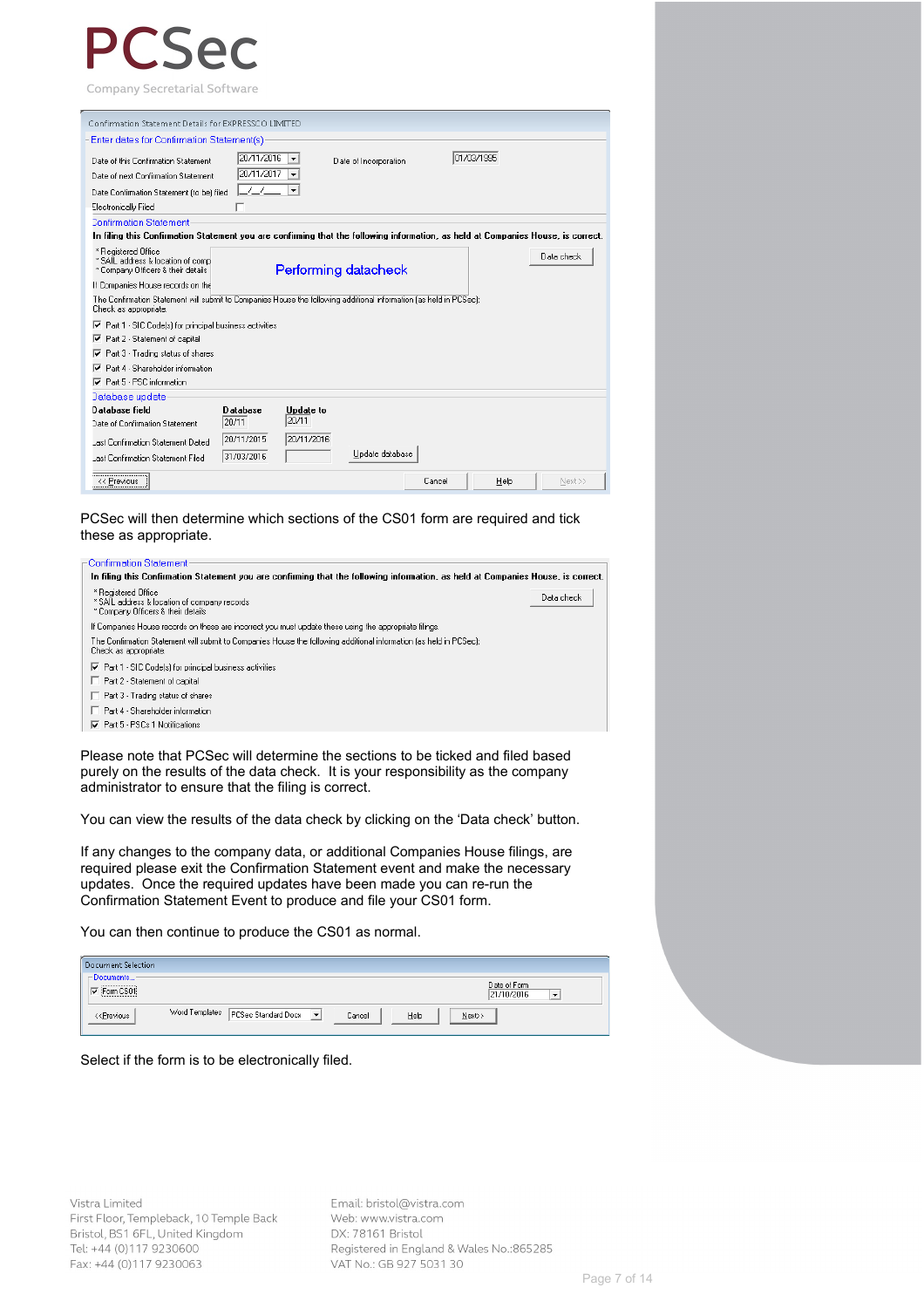



Print, and/or Preview the PDF CS01 form, and Send the electronic form to the efiling mailbox.

| Print Event                   |                                                           |
|-------------------------------|-----------------------------------------------------------|
|                               |                                                           |
| <b>Selected Documents</b>     | Preview                                                   |
| Form CS01 - EXPRESSCO LIMITED | Export                                                    |
|                               | Print Doc.                                                |
|                               | Print All                                                 |
|                               | Help                                                      |
|                               | Cancel                                                    |
|                               | << Previous                                               |
|                               | Send                                                      |
|                               | $\underline{\text{Output}}$ to Word $\overline{\text{V}}$ |
|                               |                                                           |

Remember that if you produced a 'changes only' Confirmation Statement that only the required sections of the CS01 will be created instead of the full length form.

## **Company Import**

A small change has been made to the company import routine where you add a new company to PCSec using the 'Add company from Jordan Watch' links.

| PCSec (User:Sarah Surridge)<br>$\begin{array}{c c c c c} \hline \multicolumn{1}{c }{-1} & \multicolumn{1}{c }{-1} & \multicolumn{1}{c }{-1} \end{array}$<br>View Database Events<br><b>Utilities</b><br>Help<br>File<br>Reports |           |                            |                          |                                 |                   |                     |                            |  |
|---------------------------------------------------------------------------------------------------------------------------------------------------------------------------------------------------------------------------------|-----------|----------------------------|--------------------------|---------------------------------|-------------------|---------------------|----------------------------|--|
| Name: EXPRESSCO LIMITED<br>Code: 03028003<br><b>Select</b>                                                                                                                                                                      |           |                            |                          |                                 |                   |                     |                            |  |
| Company<br>Details                                                                                                                                                                                                              | Addresses | Dates                      | Officers                 | PSC                             | Shares            | <b>Articles</b>     | Charges                    |  |
| External<br><b>Directorships</b>                                                                                                                                                                                                | Names     | <b>Bank</b><br>Signatories | Sealings &<br>Executions | Holdings<br><b>Subsidiaries</b> | Guarantees        | Events and<br>Diary | Appointments<br>of Company |  |
| $F2 = Fast Test$<br>$F4 =$ Reports<br>F5 = View Audit Trail<br>F6 = User Status<br>F7 = Send Message<br>$F8 = E$ vents<br>F9 = Report Spool<br>$F11 = EF$ Mailbox<br>F12 = Datacheck                                            |           |                            |                          |                                 |                   |                     |                            |  |
| <b>JORDANS</b><br><b>LEGAL. TRUSTS &amp; INSIGHT</b><br><b>Exit PCSec</b><br>Jordans Company Search<br>Add company from Jordan Watch                                                                                            |           |                            |                          |                                 |                   |                     |                            |  |
| COMPANY                                                                                                                                                                                                                         | EWL       |                            | Lugar                    |                                 | <b>Do Uppaung</b> |                     |                            |  |

Vistra Limited First Floor, Templeback, 10 Temple Back Bristol, BS1 6FL, United Kingdom Tel: +44 (0)117 9230600 Fax: +44 (0)117 9230063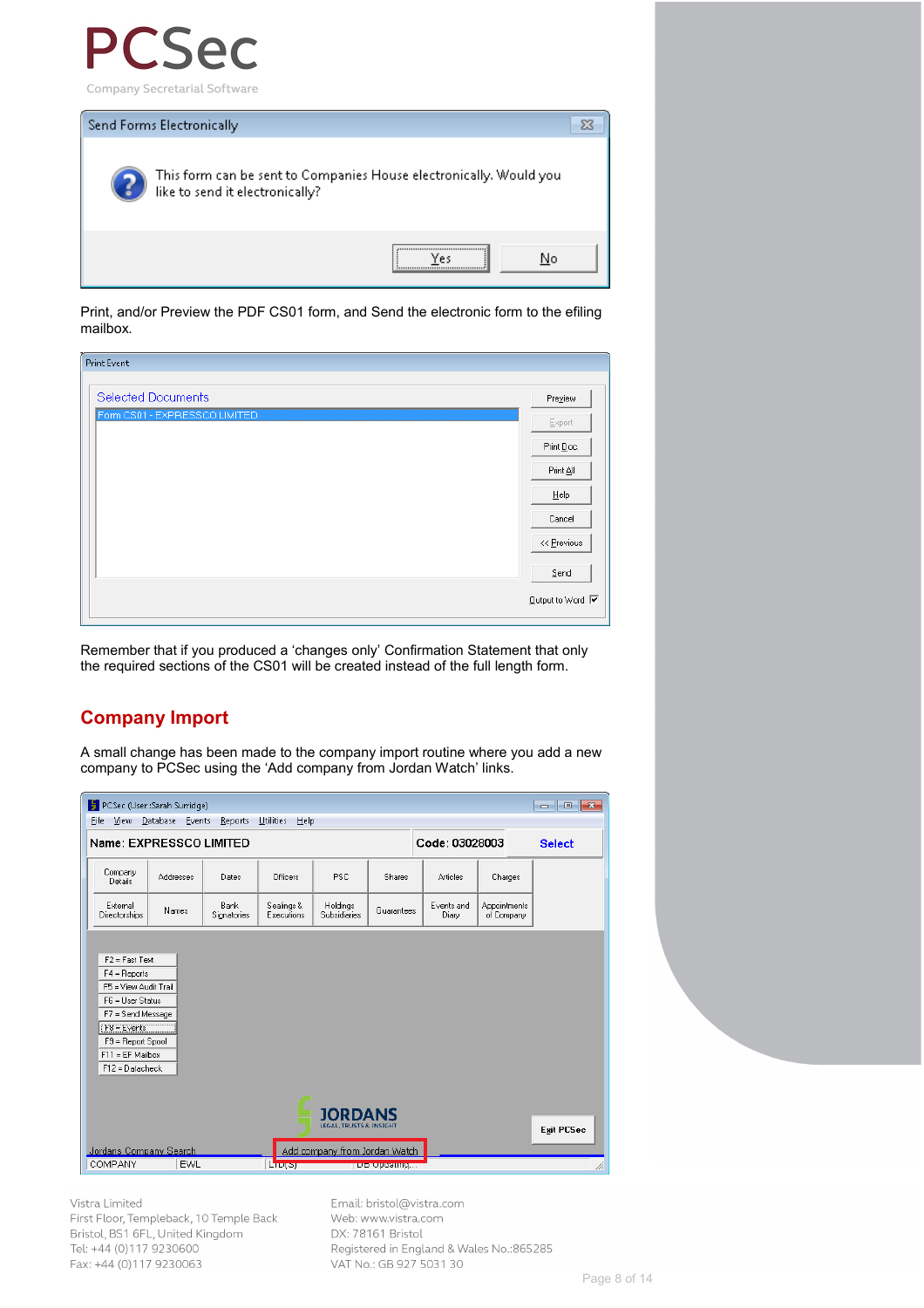

Previously you would have entered a company's name to search and pick it from a list.

To import a company, you now just enter the company's registration number.

| Company Import              |              |
|-----------------------------|--------------|
| Please Enter COMPANY NUMBER | OΚ<br>Cancel |
| 00865285                    |              |

This will find the corresponding company import file, and immediately launch the Import Company routine. The company will then continue to import as normal.

| Import Company JORDANS LIMITED                  | $\overline{\phantom{a}}$ $\overline{\phantom{a}}$ |
|-------------------------------------------------|---------------------------------------------------|
| Import Company                                  |                                                   |
| Company number<br>00865285                      |                                                   |
| Warning period confirmation statement           | ÷<br>3                                            |
| Warning period for accounts                     | ÷<br>3                                            |
| Check for tagged Address                        | √                                                 |
| Use postcode as tag for new addresses           |                                                   |
| Only tag address that occurs more than once     | √                                                 |
| Create sealing entries for share transactions   |                                                   |
| Issue share certificates for share transactions |                                                   |
|                                                 |                                                   |
| Add to company set:                             |                                                   |
| Exit<br>Save as default                         | Import file                                       |
| Jordans Dataimport Version 8.0.0.0 (Access)     |                                                   |

## **SAIL Address – Location of Records**

In order to meet with the full requirements of the Company Data Check a new field has been added to the SAIL Address screen.

Where you have a SAIL Address against a company, you can now record where the Register of People with Significant Control is held at the SAIL Address.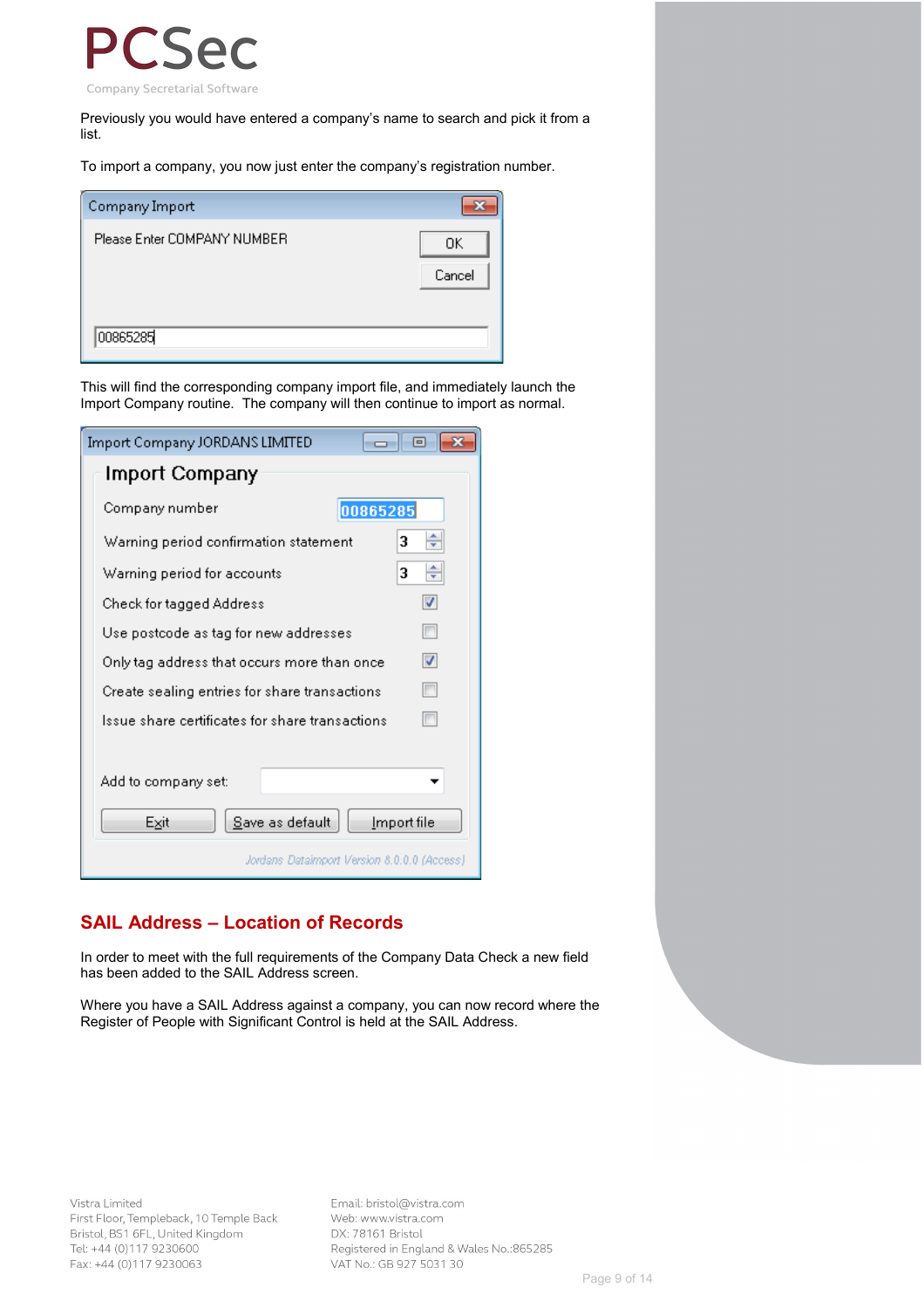# $SPT$

Company Secretarial Software

| <b>Add New Address</b>                                                                      |                                                                                                                                                                                                                                                                                                                                                                                                                                                                                                                                                                                                       |  |
|---------------------------------------------------------------------------------------------|-------------------------------------------------------------------------------------------------------------------------------------------------------------------------------------------------------------------------------------------------------------------------------------------------------------------------------------------------------------------------------------------------------------------------------------------------------------------------------------------------------------------------------------------------------------------------------------------------------|--|
| Name: EXPRESSCO LIMITED                                                                     | Code: 03028003                                                                                                                                                                                                                                                                                                                                                                                                                                                                                                                                                                                        |  |
| Address Type                                                                                | <b>From</b><br>To<br>Single Alternative Inspection Location                                                                                                                                                                                                                                                                                                                                                                                                                                                                                                                                           |  |
| 18/10/2016<br>Address From Date                                                             | To Date $\boxed{\underline{\hspace{1cm}}\underline{\hspace{1cm}}\underline{\hspace{1cm}}\underline{\hspace{1cm}}\underline{\hspace{1cm}}\underline{\hspace{1cm}}\underline{\hspace{1cm}}\underline{\hspace{1cm}}\underline{\hspace{1cm}}\underline{\hspace{1cm}}\underline{\hspace{1cm}}\underline{\hspace{1cm}}\underline{\hspace{1cm}}\underline{\hspace{1cm}}\underline{\hspace{1cm}}\underline{\hspace{1cm}}\underline{\hspace{1cm}}\underline{\hspace{1cm}}\underline{\hspace{1cm}}\underline{\hspace{1cm}}\underline{\hspace{1cm}}\underline{\hspace{1cm}}\underline{\hspace{1cm}}\underline{\$ |  |
| Address Details   Additional Information Location of Records                                |                                                                                                                                                                                                                                                                                                                                                                                                                                                                                                                                                                                                       |  |
| Register of members                                                                         | Register of directors                                                                                                                                                                                                                                                                                                                                                                                                                                                                                                                                                                                 |  |
| Register of debenture holders                                                               | Register of secretaries                                                                                                                                                                                                                                                                                                                                                                                                                                                                                                                                                                               |  |
| Directors' service contracts                                                                | Directors' indemnities                                                                                                                                                                                                                                                                                                                                                                                                                                                                                                                                                                                |  |
| Records of resolutions etc.                                                                 | Contacts relating to purchase of own shares                                                                                                                                                                                                                                                                                                                                                                                                                                                                                                                                                           |  |
| Documents relating to redemption or purchase of own shares                                  |                                                                                                                                                                                                                                                                                                                                                                                                                                                                                                                                                                                                       |  |
|                                                                                             | Report to members of outcome of investigation by public company into interests in its shares                                                                                                                                                                                                                                                                                                                                                                                                                                                                                                          |  |
| Register of interests in shares disclosed to public company                                 |                                                                                                                                                                                                                                                                                                                                                                                                                                                                                                                                                                                                       |  |
| Instruments creating charges and register of charges: England and Wales or Northern Ireland |                                                                                                                                                                                                                                                                                                                                                                                                                                                                                                                                                                                                       |  |
| Instruments creating charges and register of charges: Scotland                              |                                                                                                                                                                                                                                                                                                                                                                                                                                                                                                                                                                                                       |  |
| Register of People with Significant Control<br>⊽                                            |                                                                                                                                                                                                                                                                                                                                                                                                                                                                                                                                                                                                       |  |
|                                                                                             |                                                                                                                                                                                                                                                                                                                                                                                                                                                                                                                                                                                                       |  |
| Delete                                                                                      | Cancel<br>OΚ<br>Help                                                                                                                                                                                                                                                                                                                                                                                                                                                                                                                                                                                  |  |
|                                                                                             |                                                                                                                                                                                                                                                                                                                                                                                                                                                                                                                                                                                                       |  |

## **Jordans Company Search**

The Jordans Image Bank service has now been retired. In its place PCSec users can instead subscribe to the Jordans Company Search service.

A link to our Jordans Company Search service can be found on the main PCSec home screen.



For more information on Jordans Company Search products please contact our Business Information team on 0117 918 1220 or email searches@jordans.co.uk.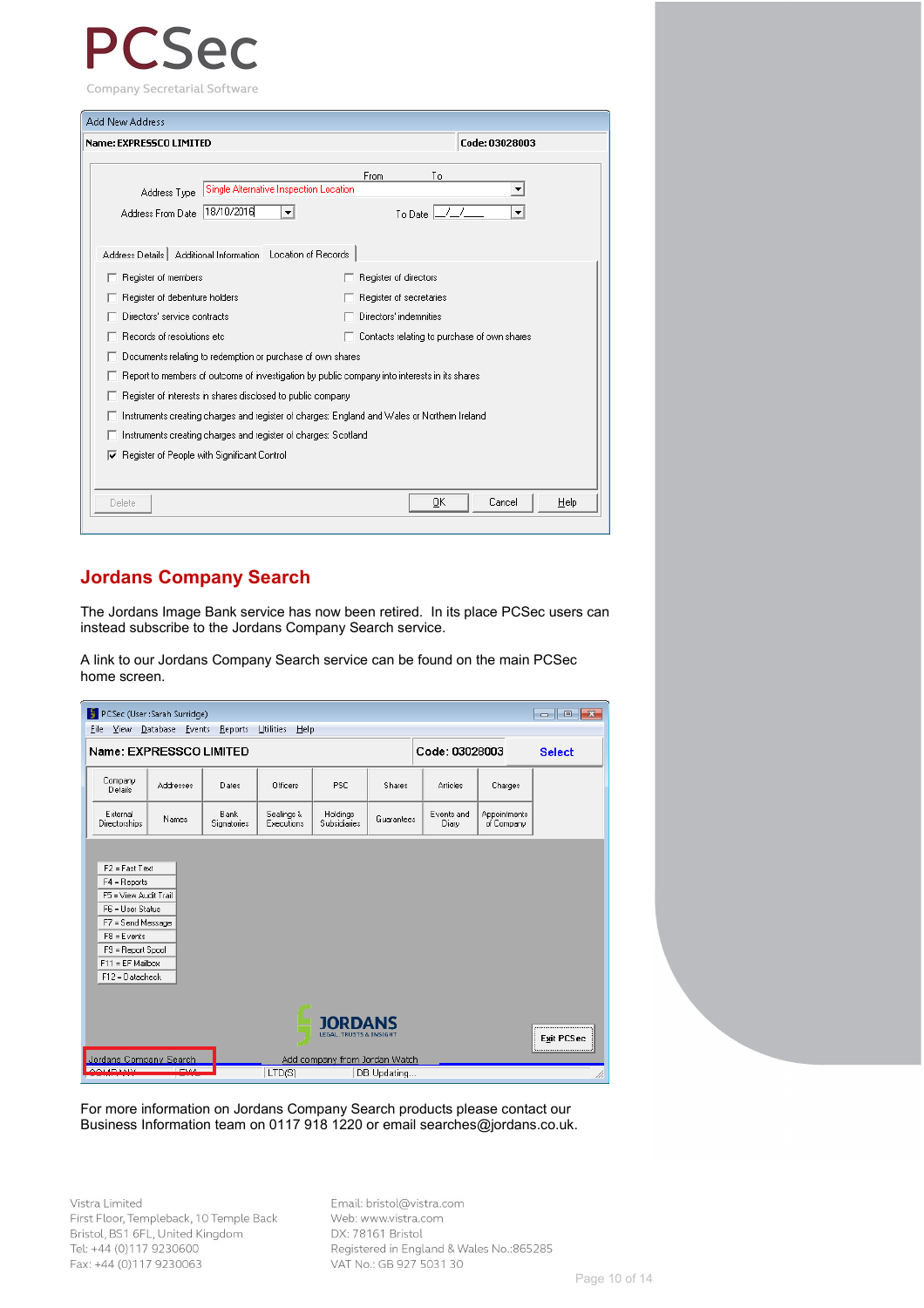

## **Companies House Links**

Links to the Companies House free 'Beta' service have been added to PCSec.

The Companies House Beta service allows you to:

- See an overview of the company's data, including filing deadlines
- View the filing history of a company and download PDF copies of forms filed
- View details of the company's officers
- View the company's filed PSC information

The Beta service can be accessed via the Dates screen by clicking on the 'Click here to check company filing dates online' link.

| <b>Dates</b>                                                                                                                                                                                                             |                                                                                                                                                                |                                                                                                            | $-x$<br>$\Box$<br>$\Box$                                    |
|--------------------------------------------------------------------------------------------------------------------------------------------------------------------------------------------------------------------------|----------------------------------------------------------------------------------------------------------------------------------------------------------------|------------------------------------------------------------------------------------------------------------|-------------------------------------------------------------|
| Name: EXPRESSCO LIMITED                                                                                                                                                                                                  |                                                                                                                                                                | Code: 03028003                                                                                             | <b>Change Company</b>                                       |
| Dates<br>Date of Incorporation<br><b>Confirmation Statement</b><br>Date of Confirmation Statement<br>Last Confirmation Statement Dated<br>Last Confirmation Statement Filed<br>Electronically Filed                      | 01/03/1995<br>$\overline{\phantom{0}}$<br>20/11<br>20/07/2016<br>$\mathbf{r}$<br>31/03/2016<br>$\mathbf{v}$<br>Click here to check company filing dates online | Allot Authority Expiry<br>Annual General Meeting<br>Date of Last AGM<br>Date of Next AGM<br>Months Warning | $\overline{\phantom{a}}$<br>▾<br>$\mathbf{r}$<br>13         |
| Accounts<br>Accounting Reference Date<br>Electronically Filed<br><b>Start Accounting Period</b><br>End Accounting Period<br>Date When Accounts Were Last Filed<br>Period End Last Filed Accounts<br>Electronically Filed | 31/03<br>г<br>$\prime$ $\prime$<br>$\blacktriangledown$<br>$\overline{\phantom{a}}$<br>$\blacktriangledown$<br>31/03/2015<br>$\blacktriangledown$<br>г         | File Next Accounts<br>Accounts Months Warning<br>Last Extended Period End<br>Start Next Audit              | ▼<br>13<br>$\blacktriangledown$<br>$\overline{\phantom{a}}$ |
|                                                                                                                                                                                                                          |                                                                                                                                                                | 0K<br>Cancel                                                                                               | Help                                                        |

It can also be called in the Company Data Check screen by clicking on the 'View CH records' link.

| Company Data check                                                                                                                                                                                                                                                                                                                                                                                                                                                                                                                                                                            |   |                                                                                                                                                                                                                                                                                                                                                                                                                                                                                                                                                                                 | $\begin{array}{c c c c c c c c c} \hline \multicolumn{3}{c }{\mathbf{x}} & \multicolumn{3}{c }{\mathbf{x}} \end{array}$ |  |
|-----------------------------------------------------------------------------------------------------------------------------------------------------------------------------------------------------------------------------------------------------------------------------------------------------------------------------------------------------------------------------------------------------------------------------------------------------------------------------------------------------------------------------------------------------------------------------------------------|---|---------------------------------------------------------------------------------------------------------------------------------------------------------------------------------------------------------------------------------------------------------------------------------------------------------------------------------------------------------------------------------------------------------------------------------------------------------------------------------------------------------------------------------------------------------------------------------|-------------------------------------------------------------------------------------------------------------------------|--|
| 03028003<br>Company number<br>Data check                                                                                                                                                                                                                                                                                                                                                                                                                                                                                                                                                      |   |                                                                                                                                                                                                                                                                                                                                                                                                                                                                                                                                                                                 |                                                                                                                         |  |
| PCSec                                                                                                                                                                                                                                                                                                                                                                                                                                                                                                                                                                                         |   | Companies House<br>View CH Records                                                                                                                                                                                                                                                                                                                                                                                                                                                                                                                                              |                                                                                                                         |  |
| E-EXPRESSCO LIMITED(2 missing)<br>CompanyNumber:03028003<br>CompanyName:EXPRESSCO LIMITED<br>CompanyCategory:BYSHR<br>Jurisdiction:EW<br>-- TradingOnMarket:False<br>DTR5Applies:False<br>PSCE xemptAsTradingOnRequlatedMarket:False<br>PSCE xemptAsSharesAdmittedOnMarket:False<br>MadeUpDate:24/11/2016<br>- NextDueDate: 20/11/2016<br>ria- RegisteredOfficeAddress<br><b>SailAddress</b><br><b>SailBecords</b><br>面 SICCodes(1 missing)<br>由- Officers<br>E StatementOfCapital<br>El-Shareholdings<br>Registers<br>PSCLinkedStatements<br>PSCCompanyLevelStatements<br>PSCLevelStatements | Ξ | <b>E-EXPRESSCO LIMITER</b><br>CompanyNumber:03028003<br>CompanyName:EXPRESSCO LIMITED<br>CompanyCategory:BYSHR<br>Jurisdiction EW<br>- TradingOnMarketFalse<br>DTR5Applies:False<br>PSCE xemptAsTradingOnRequlatedMarket:False<br>PSCExemptAsSharesAdmittedOnMarket:False<br>MadeUpDate:24/11/2016<br>-- NextDueDate: 31/03/2017<br>E-RegisteredOfficeAddress<br>SailAddress<br>SailRecords<br>El-SICCodes(1 missing)<br>E-Officers<br>Ei-StatementOfCapital<br>El-Shareholdings<br><b>Registers</b><br>PSCLinkedStatements<br>PSCCompanyLevelStatements<br>PSCL evelStatements | ▲<br>٠                                                                                                                  |  |
| Differences<br>Show Summary                                                                                                                                                                                                                                                                                                                                                                                                                                                                                                                                                                   |   |                                                                                                                                                                                                                                                                                                                                                                                                                                                                                                                                                                                 |                                                                                                                         |  |
| Description                                                                                                                                                                                                                                                                                                                                                                                                                                                                                                                                                                                   |   |                                                                                                                                                                                                                                                                                                                                                                                                                                                                                                                                                                                 |                                                                                                                         |  |
| Check Registered Office as differences between PCSec and Companies House                                                                                                                                                                                                                                                                                                                                                                                                                                                                                                                      |   |                                                                                                                                                                                                                                                                                                                                                                                                                                                                                                                                                                                 | Ξ                                                                                                                       |  |
| Check difference between PCSec and Companies House : OfficersDIRECTOR: PALMER 10/11/1959                                                                                                                                                                                                                                                                                                                                                                                                                                                                                                      |   |                                                                                                                                                                                                                                                                                                                                                                                                                                                                                                                                                                                 |                                                                                                                         |  |
| Check difference between PCSec and Companies House : OfficersDIRECTOR: REES 10/05/1961                                                                                                                                                                                                                                                                                                                                                                                                                                                                                                        |   |                                                                                                                                                                                                                                                                                                                                                                                                                                                                                                                                                                                 |                                                                                                                         |  |
| CS01 will contain SIC Codes as there are differences between PCSec and Companies House<br>٠                                                                                                                                                                                                                                                                                                                                                                                                                                                                                                   |   |                                                                                                                                                                                                                                                                                                                                                                                                                                                                                                                                                                                 |                                                                                                                         |  |
| <b>Print</b><br>Preview                                                                                                                                                                                                                                                                                                                                                                                                                                                                                                                                                                       |   |                                                                                                                                                                                                                                                                                                                                                                                                                                                                                                                                                                                 |                                                                                                                         |  |

### Vistra Limited

First Floor, Templeback, 10 Temple Back Bristol, BS1 6FL, United Kingdom Tel: +44 (0)117 9230600 Fax: +44 (0)117 9230063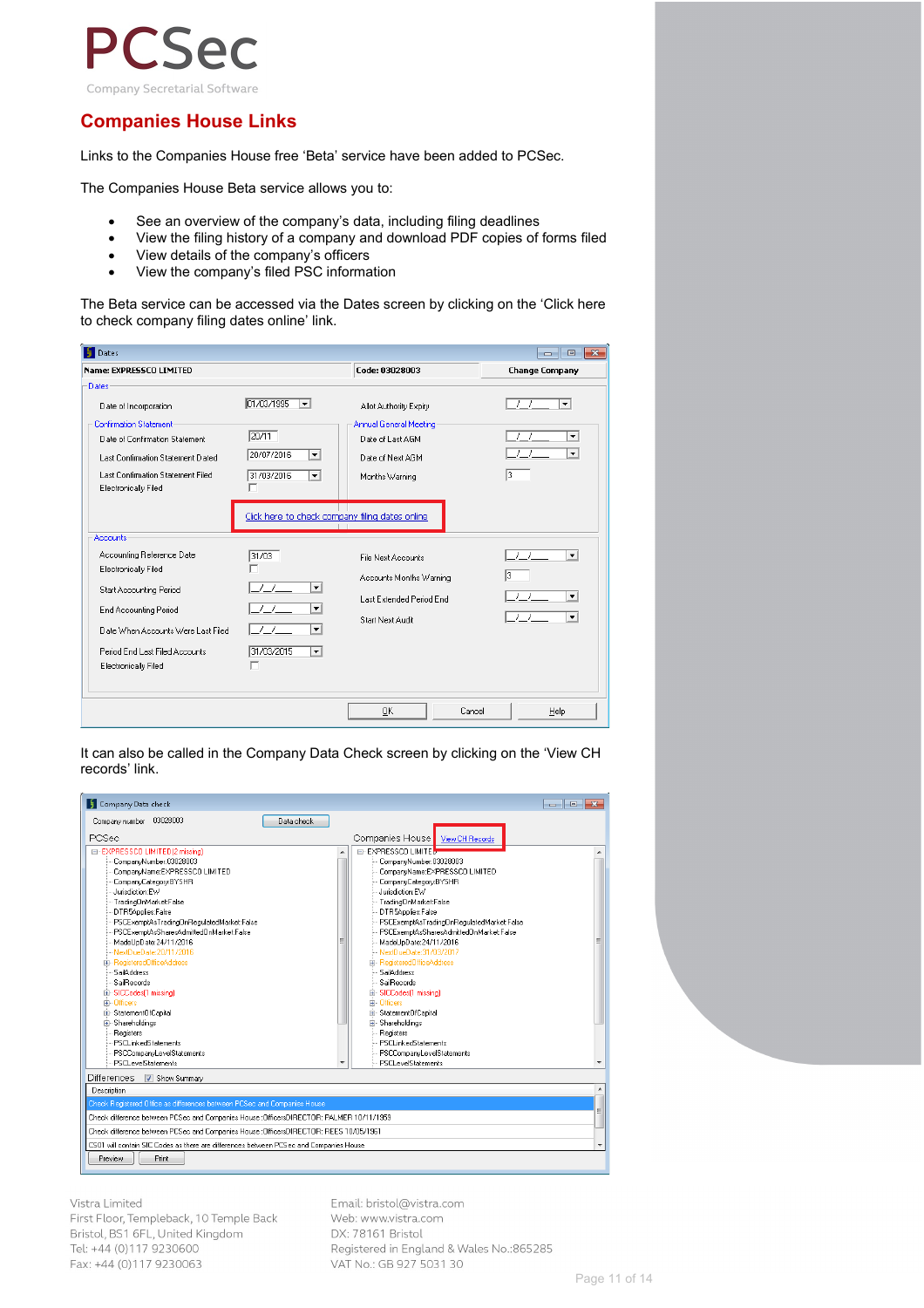

# **Appendix A 'Full' vs 'Changes Only' Confirmation**

## **Statement**

## **When is a full Confirmation Statement required?**

A full Confirmation Statement is only required if:

- Your company was incorporated before 30/06/2016; **and**
- Either, no Annual Return (AR01) or Confirmation Statement (CS01) has yet been filed; **or**
- Your last return filed was an Annual Return (AR01) with a made up date before 30/06/2016.

A full Confirmation Statement will always include all of the following information

- Confirmation that the data held at Companies House for Registered Office, SAIL address and Officers is correct and up to date
- Current SIC code(s)
- Confirmation that the company is not on a traded market
- Current Statement of Capital (issued shares and unpaid amounts)
- **Share Class Prescribed Particulars**
- Full current Shareholders list and transfers since the last filing
- All PSC details and statements registered since 06/04/2016.

PCSec has been able to produce a full Confirmation Statement since the v7.5 update.

## **When is a changes only Confirmation Statement required?**

A changes only Confirmation Statement is required if:

- Your company was incorporated on, or after, 30/06/2016; **or**
- Your last return filed was a Confirmation Statement (CS01) with a made up date on, or after, 30/06/2016.

A changes only Confirmation Statement will always include:

• Confirmation that the data held at Companies House for Registered Office, SAIL address and Officers is correct and up to date

• A changes only Confirmation Statement will also include any combination of the following, but only where the information held on PCSec differs to that held at Companies House:

- Current SIC code(s)
- Current Statement of Capital (issued shares and unpaid amounts)
- Share Class Prescribed Particulars
- Full current Shareholders list and transfers since the last filing
- PSC details and statements.

PCSec will identify any differences between the information held on PCSec and that held at Companies House using the Company Data Check.

The changes only Confirmation Statement is new to PCSec and has been introduced in this v8.0 update.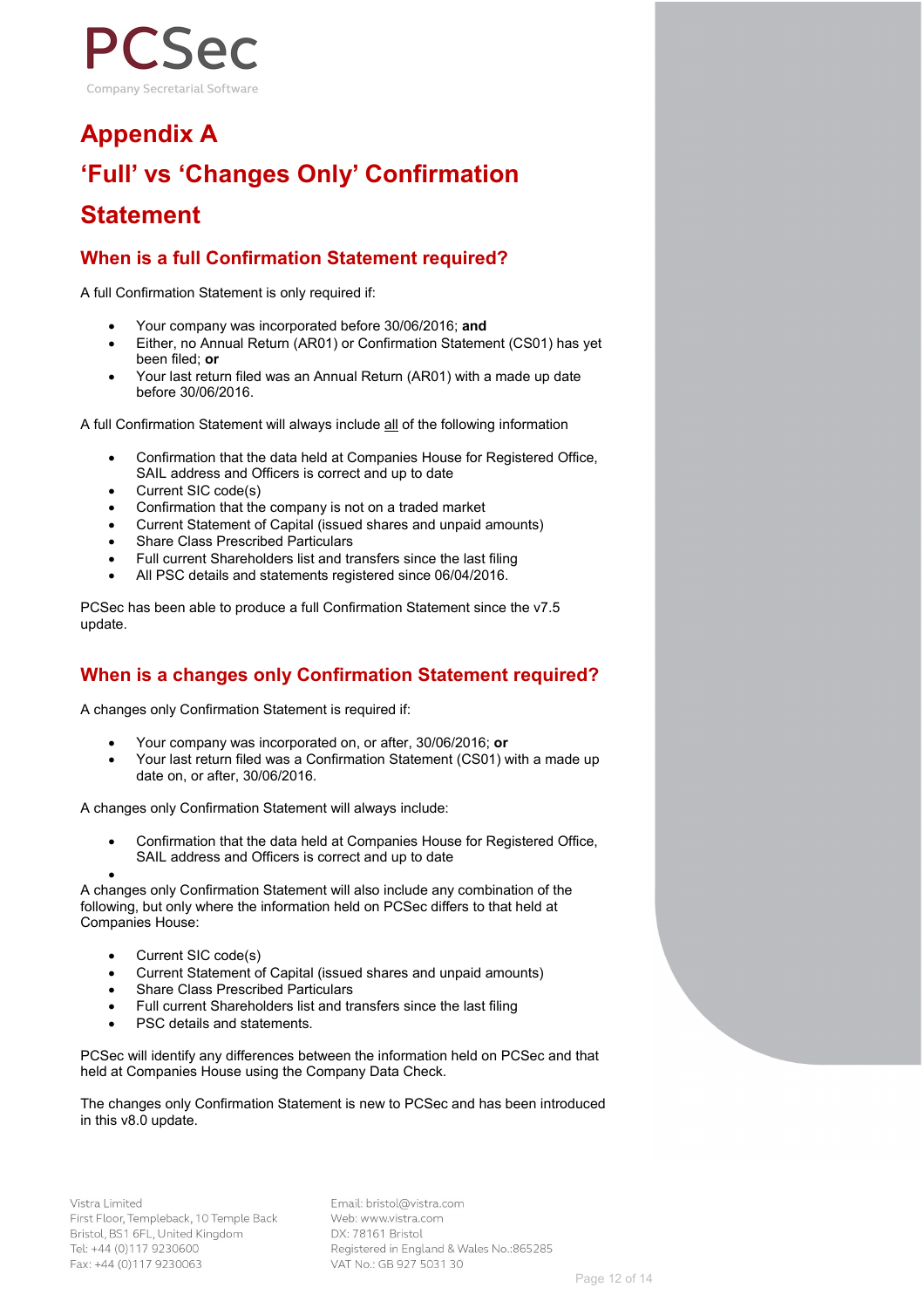

## **How do I know if I need a full or a changes only Confirmation Statement?**

PCSec will calculate the type of Confirmation Statement you need based on the information entered for your Company in the Dates section.

#### Example 1

- Company incorporated before 30/06/2016; and
- No return or confirmation has yet been filed.

A full Confirmation Statement will be produced.

| - Dates:                          |            |
|-----------------------------------|------------|
| Date of Incorporation             | 15/12/2015 |
| Confirmation Statement:           |            |
| Date of Confirmation Statement    | 15/12      |
| Last Confirmation Statement Dated |            |

#### Example 2

- Company incorporated before 30/06/2016; and
- Last return filed has a made up date before 30/06/2016

A full Confirmation Statement will be produced.

| Dates                             |            |
|-----------------------------------|------------|
| Date of Incorporation             | 11/11/2004 |
| - Confirmation Statement:         |            |
| Date of Confirmation Statement    | 11/11      |
| Last Confirmation Statement Dated | 11/11/2015 |

### Example 3

• Company incorporated after 30/06/2016

#### A changes ony Confirmation Statement will be produced.

| Dates:                                           |            |
|--------------------------------------------------|------------|
| Date of Incorporation<br>Confirmation Statement: | 20/07/2016 |
| Date of Confirmation Statement                   | 20/07      |
| Last Confirmation Statement Dated                |            |